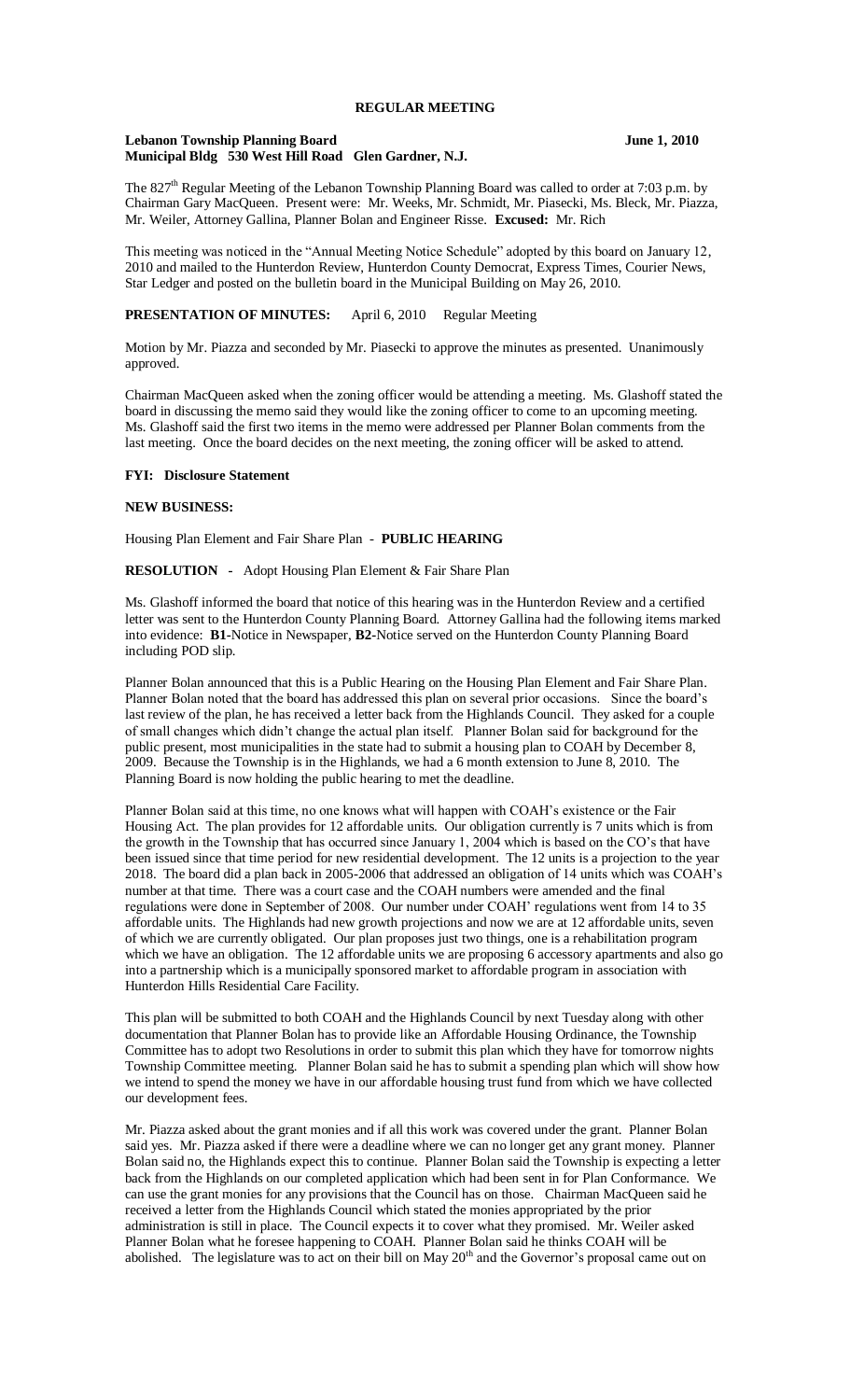### **Lebanon Township Planning Board June 1, 2010 Page 2**

May 15<sup>th</sup> and they pulled the legislative bill off the voting docket and sent it back to committee. There will be some kind of accommodation between the two to have these bills come out the same. Both bills abolish COAH. Ms. Glashoff stated from what she has read, the Governor wants the responsibility to go back to the municipalities, but they will still need to report to the state. Planner Bolan said what it will do is eliminate the number when assigning it to the municipality. The municipality can self determine the number and there is also a provision in the legislation which won't help Lebanon Township, you can demonstrate that you already provide enough affordable housing by taking housing stock, income levels, assess evaluations of homes. Planner Bolan said from reading this, it only applies to attach housing stock which doesn't help a municipality that has only detached single family dwellings. We could count the mobile home park.

Ms. Glashoff asked if she should put something together to go out with the tax bills. Planner Bolan said yes with the rehabs because that will continue. At the conclusion of Planner Bolan's presentation, Chairman MacQueen opened the hearing to the public for questions of the Planner. Someone asked about the notices that will be sent to property owners. Ms. Glashoff explained the process with doing a mail to people that could qualify for the rehab program. There would also be a notice sent out with the tax bills.

Chairman MacQueen announced that the public portion of the hearing is now closed. Chairman MacQueen asked if there were any comments by board members. There were none. Motion by Mr. Piasecki and seconded by Ms. Bleck to approve the Housing Plan Element and Fair Share Plan and to adopt the Resolution. Unanimously approved.

## **INFORMAL:**

Doug Stryker Block #7 Lot #8<br>38 Bonetown Road Route 31 B2 38 Bonetown Road Flemington, N.J. 08822

Discuss the existing house and what would be needed for a minor site plan.

Mr. Stryker and Engr. David Stires were present to discuss the property in question. Mr. Stryker said the opportunity to purchase the property became available and he does not want to make any changes to the house but wants to fix it up and use it commercially. He has two people interested in renting, one is a barber and the other would be for an office. Both are permitted uses in the B2 zone. Mr. Stryker said he is looking for guidance from the board. Chairman MacQueen asked if the previous owner had done any work to the house fixing it up. Mr. Stryker said that he hasn't done anything to the house because he was told by the zoning officer not to touch anything, don't go on the property and he stayed away since he didn't want to get into trouble with the zoning officer. Mr. Stryker said the only thing he did to the house was change the lock.

Attorney Gallina asked if the person who wants to use the house as a barber shop gave him any kind of layout. Mr. Stryker said the individual wanted to have 3 chairs. Planner Bolan asked what the building area (square footage) was. The size is around 400 square feet per Mr. Stryker. Planner Bolan said it would dictate how much parking you could have. Planner Bolan said the gravel area looked to be about 40' wide in the back which could have up to 4 cars. Chairman MacQueen asked about the gravel area if it is up to date or is it covered with grass. Engineer Stires said they found road stone under the grass. Mr. Piazza asked about the septic system. Engineer Stires said they tested the system about 3 weeks ago, pumped water into the system and ran dye and did not find any issues. Engineer Risse asked how long the house has been empty. Depending on the use even though there is only one bedroom, they may need to do an upgrade. Mr. Piazza expressed concern with the river being directly behind the house. The question of the DOT came up. Engineer Risse said they might need a sign off from the DOT since they will be entering on to a state highway. Mr. Schmidt asked about the DEP because of the change in use. At the conclusion of the board's discussion, Mr. Stryker asked if he could put a new roof on the house, there are broken windows and he would like to be able to fix those problems. The board told him to get the permits he would need and take care of the existing problems since it is maintenance. Mr. Stryker said he wasn't looking to occupy the house but just get it fixed up for now. They have been in contact with the Hunterdon County Board of Health. Mr. Stryker said the well is a hand dug well and he contacted Stover Well Drilling and they will get a permit to close it up and will have a new well drilled. Chairman MacQueen informed Mr. Stryker that once they have everything worked out then they can file a minor site plan which will need notices to the adjoining property owners and a public hearing. Mr. Stryker thanked the board for their input. Before Mr. Stryker left Mr. Piazza asked about the shared driveway and wanted to know if it would be a problem. Mr. Stryker said that he owns that portion of the driveway.

# **ITEMS FOR DISCUSSION:**

## **a. Home Occupation Ordinance Amendment – Planner Bolan**

Planner Bolan said this ordinance was adopted by the Township Committee last fall but it did not reflect the last comments made by the board. This amended version now reflects those recommendations and when we reviewed John Flemmings' letter there were items that now are included in these amendments. The 2000 square foot limit and the parking have now been addressed. Mr. Piazza asked Attorney Gallina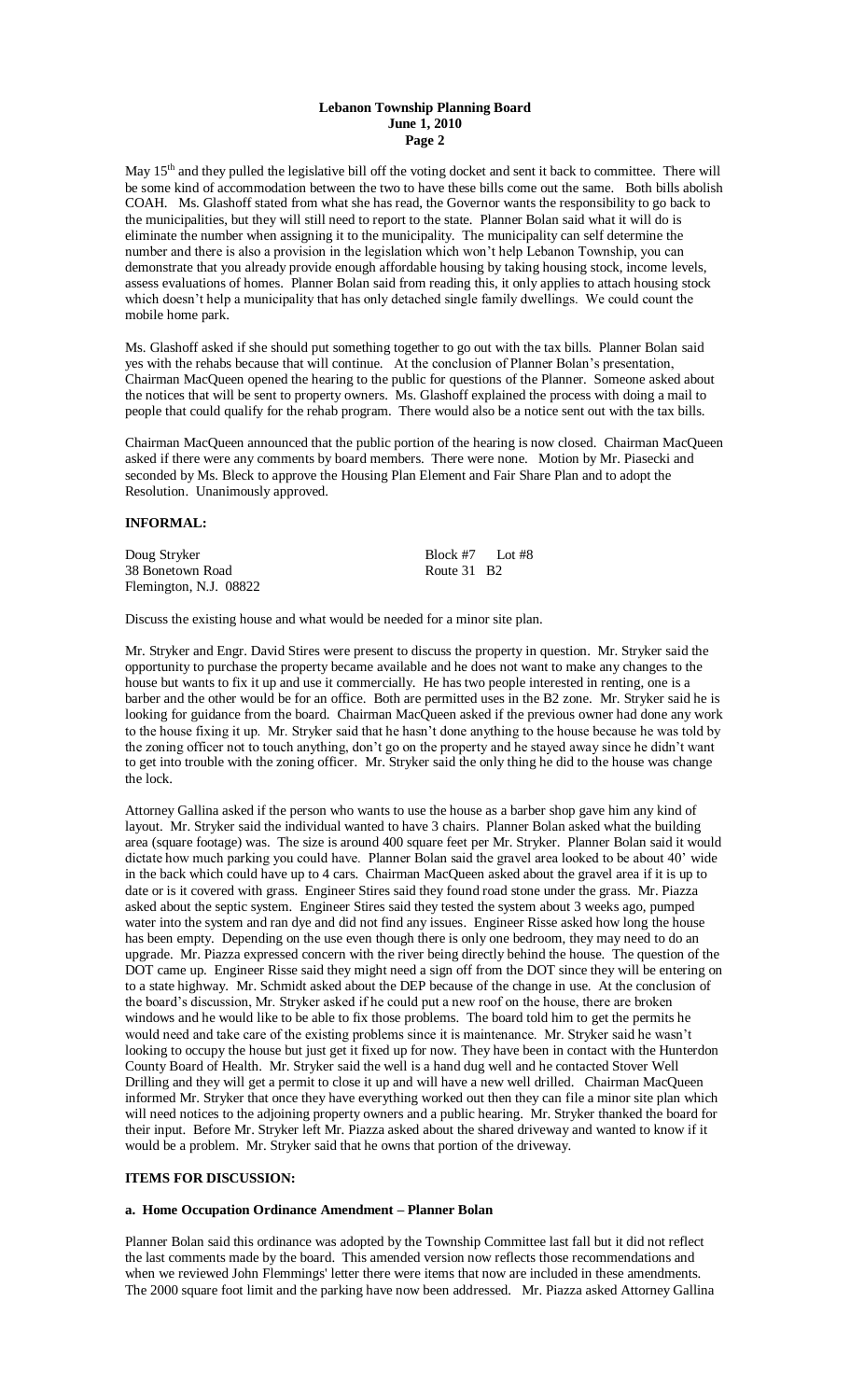#### **Lebanon Township Planning Board June 1, 2010 Page 3**

to send a memo to the Township Attorney to give him a heads-up on what is transpiring with this ordinance. Mr. Schmidt asked on Section II number 7 regarding the no nuisance element detectable beyond the property line and asked if there were standards for this. Planner Bolan said there are standards in the ordinance. All the standards that are adopted by the state deal with industrial sources. At the conclusion of the board's discussion, motion by Ms. Bleck and seconded by Mr. Schmidt to approve the amendments and to send to the Township Committee for introduction and adoption. Unanimously approved.

# **b. Alternative Energy Ordinance/Chapter 244 & A3740 – Planner Bolan**

Planner Bolan when over the main changes that were made to the ordinance starting with the Wind Mills. Planner Bolan stated that Mr. Schmidt had pointed out the state legislation and in this version he used all of the provisions so our ordinance would be consistent with the state legislation. Mr. Weiler asked regarding the state law where the height of systems for an application of a generic ordinance regulation and asked what it meant. Planner Bolan thought it meant that a generic ordinance would be 200<sup>'</sup>. If your system is 30' then your

setback is 45'. Planner Bolan went on with his review of the changes and amendments to the ordinance. Planner Bolan said he compared Bethlehem's abandonment provision to ours and they are basically the same. Mr. Schmidt said from reading theirs it has you remove the top portion where ours has you remove the entire structure. Mr. Schmidt said he prefers how our abandonment section is written. Planner Bolan said we changed the setbacks from 200% to 150% and along the decimal reading at the property line.

The last big changes are with the Outdoor Wood Burning Stoves. Based on comments from the last meeting Planner Bolan amended the wording for the setbacks to say on a lot where a stove is proposed and the adjoining lots are developed the minimum setbacks shall be measured from the stove to the closest point of the adjoining dwelling unit. The setbacks on lots where the adjoining lots are undeveloped the minimum setbacks shall be measured from the stove to the actable setback on the undeveloped lot. Mr. Piazza asked about lot size. Planner Bolan said it was taken out. An absolute minimum lot would be 3.5 acres. None of the zones are being eliminated you will just need to meet the setback requirements. At the conclusion of the board's lengthy discussion, Chairman MacQueen said that he would prefer not to vote on this ordinance this evening but wait until all board members are present. He noted that he still was not in favor of the 25 acres for the wind mills. Mr. Schmidt agreed with the Chairman regarding the 25 acres for the windmills. Chairman MacQueen felt the acreage was still open for discussion. Ms. Glashoff said she will get the Bethlehem Township Ordinance and mail it out to the board and Planner Bolan before the next meeting.

Chairman MacQueen opened the meeting to the public for comments or questions regarding the discussion on this ordinance. Mr. Marc Laul addressed the board stating that he had installed a wood burning furnace 9 years ago, got all the necessary permits and the endorsement of the EPA. Mr. Laul said his boiler runs 365 days a year, since this is his only source of heat and hot water for his house. Mr. Laul asked if he doesn't fall within the guidelines of this ordinance will he be able to replace his boiler when the time comes. Mr. Piazza asked will he have to fall under the rules of when he can burn and when he can't. Planner Bolan said he is grandfathered with the existing boiler. At this point, Anthony Casale interjected during the discussion with Mr. Laul and Attorney Gallina informed Mr. Casale that this board does not pass ordinances, the Township Committee does that. Mr. Casale stated the ordinance does not make any sense, referring to the setbacks, the distance of the stove to the building. Planner Bolan noted that the Zoning Officer had denied zoning permits for these wood burning stoves, this is why the board is putting together an ordinance which includes wood burning stoves. The point being made is that the Zoning Officer has been denying these zoning permits and he would continue to deny any wood burning stoves unless this board did something to make them legal. Mr. Casale went on with his comments.

Mr. Schmidt asked Mr. Laul how many cords of wood it takes to heat his house not counting using hot water in the warmer months. Mr. Laul said 15-16 cords. Chairman MacQueen informed Mr. Laul as far as zoning he has a pre-existing use. Chairman MacQueen asked Attorney Gallina how does this affect Mr. Laul in replacing the stove. Attorney Gallina said he would have to comply with the DEP and would have to get a zoning permit. If Mr. Laul was denied he could appeal the decision of the zoning officer to the Board of Adjustment. At the conclusion of the discussion with Mr. Laul, Chairman MacQueen asked if there was anyone else who would like to make any comments. There were none.

**d. Chapter 213 – Preserved Farmland** No discussion.

# **PRESENTATION OF BILLS & REPORT:**

| a. John Gallina, Esq.<br>b. Michael Bolan, PP | 595.00<br>\$1,053.95<br>\$11,038.44 |
|-----------------------------------------------|-------------------------------------|
| c. Bayer/Risse Engrs.                         | \$298.75<br>Total: \$12,986.14      |

Motion by Ms. Bleck and seconded by Mr. Weiler to approve the bills for payment. Unanimously approved.